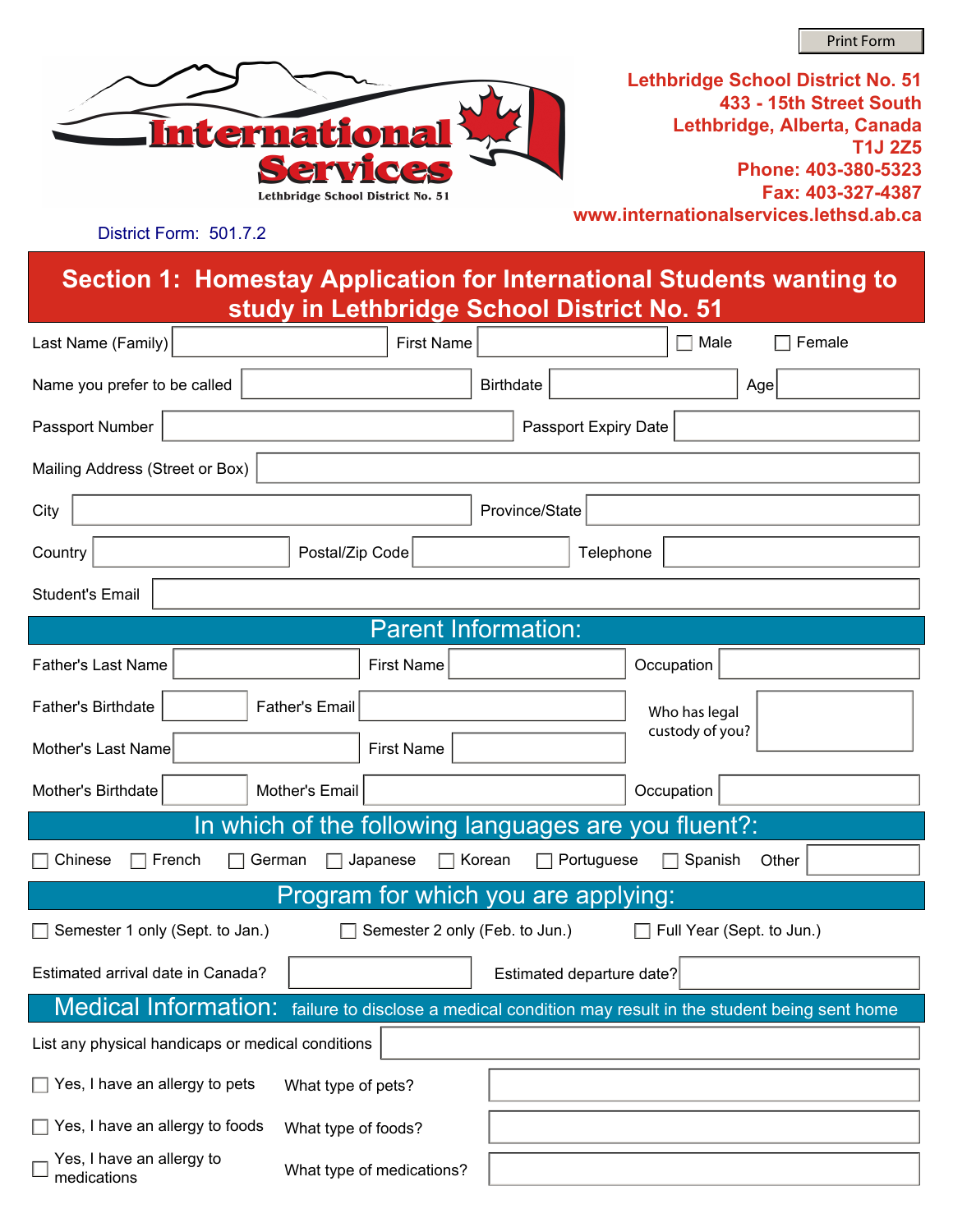|                                                                                                      |                                           |                   |                   |                                 | Tell us about yourself by marking the words that best describe you:     |                    |
|------------------------------------------------------------------------------------------------------|-------------------------------------------|-------------------|-------------------|---------------------------------|-------------------------------------------------------------------------|--------------------|
| curious                                                                                              | neat                                      | serious           | out going         | adventurous                     | messy                                                                   | friendly           |
| talkative                                                                                            | sophisticated                             | fun               | open-minded       | nature loving                   | thoughtful                                                              | competitive        |
| cautious                                                                                             | active                                    | independent       | intellectual      | humorous                        | organized                                                               | quiet              |
| family<br>oriented                                                                                   | energetic                                 | shy               | enjoy reading     | enjoy<br>children               | enjoy pets                                                              | enjoy<br>computers |
| enjoy<br>dancing                                                                                     | enjoy<br>traveling                        | enjoy<br>swimming | enjoy<br>shopping | enjoy school                    | enjoy sports                                                            | enjoy movies       |
| I have been to Canada before<br>I have lived away from home before<br>will be bringing my own laptop |                                           |                   |                   |                                 |                                                                         |                    |
| Regular religious attendance is<br>am NOT a smoker<br>Which denomination?<br>important to me         |                                           |                   |                   |                                 |                                                                         |                    |
| List your favorite hobbies?                                                                          |                                           |                   |                   |                                 |                                                                         |                    |
| List your favorite foods?                                                                            |                                           |                   |                   |                                 |                                                                         |                    |
| List your favorite movies?                                                                           |                                           |                   |                   |                                 |                                                                         |                    |
|                                                                                                      |                                           |                   |                   |                                 | Tell us about your family by marking the words that best describe them: |                    |
| strict                                                                                               | artistic                                  | modern            | independent       | adventurous                     | international                                                           | friendly           |
| affectionate                                                                                         | casual                                    | traditional       | religious         | nature loving                   | academic                                                                | competitive        |
| active                                                                                               | home-<br>oriented                         | social            | relaxed           | humorous                        | Other                                                                   |                    |
| List your family members (Information for your homestay family):                                     |                                           |                   |                   |                                 |                                                                         |                    |
| Name                                                                                                 | Age                                       | Relationship      | Name              |                                 | Age<br>Relationship                                                     |                    |
| Name                                                                                                 | Age                                       | Relationship      | Name              |                                 | Relationship<br>Age                                                     |                    |
| Name                                                                                                 | Age                                       | Relationship      | Name              |                                 | Relationship<br>Age                                                     |                    |
| Indicate your preferences for a homestay family:                                                     |                                           |                   |                   |                                 |                                                                         |                    |
|                                                                                                      | I prefer a family that has small children |                   |                   | $\blacktriangledown$<br>Explain |                                                                         |                    |
| Explain<br>I prefer a family that has other teenagers<br>$\blacktriangledown$                        |                                           |                   |                   |                                 |                                                                         |                    |
| Explain<br>I prefer a family that has another international student<br>$\blacktriangledown$          |                                           |                   |                   |                                 |                                                                         |                    |
| I prefer a family that has pets<br>Explain                                                           |                                           |                   |                   |                                 |                                                                         |                    |
| Alternate Emergency Contact if parents unavailable:                                                  |                                           |                   |                   |                                 |                                                                         |                    |
| Last Name                                                                                            |                                           |                   |                   | <b>First Name</b>               |                                                                         |                    |
| City<br>Relationship to you<br>Phone                                                                 |                                           |                   |                   |                                 |                                                                         |                    |
| Province/State                                                                                       |                                           | Country           |                   |                                 | Postal/Zip Code                                                         |                    |
| Email                                                                                                |                                           |                   | Fax               |                                 |                                                                         |                    |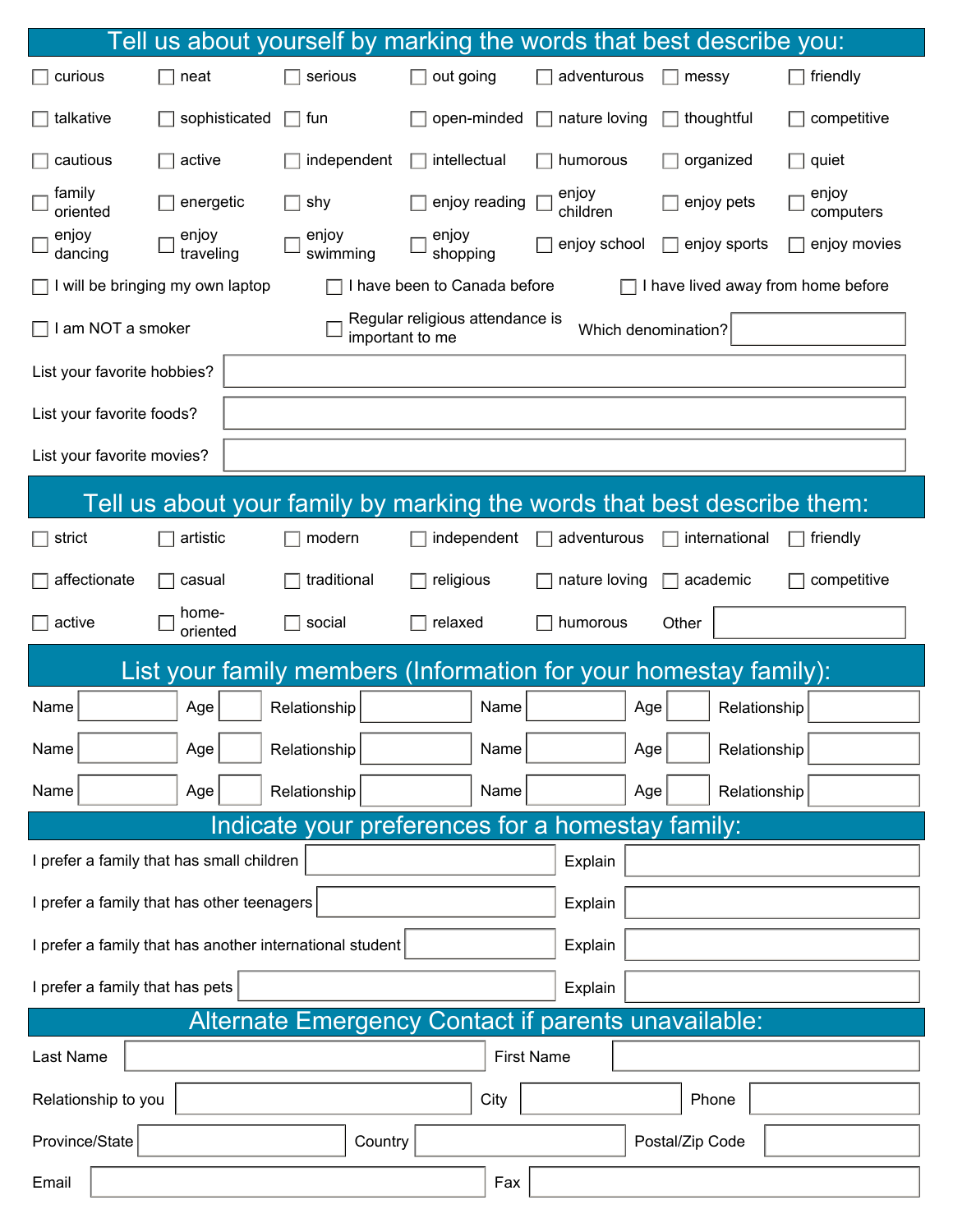## Signatures of Applicant and Parents:

I understand that information I have provided on this homestay application form will be used to find the best possible homestay family for me. I agree that Lethbridge School District 51 and Lethbridge Homestay Services cannot guarantee that all of my personal preferences will be met. I also agree that priority placements will be made for students who have true allergies or other restrictive conditions that may require special consideration. I am aware that I must abide by all rules and regulations as stipulated by Lethbridge School District 51 and Lethbridge Homestay Services or I may be sent home at my own expense. Further, I authorize Lethbridge School District No. 51 and Lethbridge Homestay Services to release the information on this homestay application form to my homestay family.

 I agree to indemnify and hold harmless Lethbridge School District No. 51 and Lethbridge Homestay Services, their elected officials and officers, employees, agents, volunteers and representatives, or any of them, from any claims, demands, expenses, costs (including legal costs),suits, debts, liabilities and causes of action for which they may become liable as a result of any personal injury or property damage that I, the parent or the student cause or contribute, or are held responsible for, jointly or severally, in connection with the student's participation in study in Canada, including a homestay placement and from any financial obligations the student may occur.

Furthermore, I certify that all information provided on and within this application is complete, factually accurate and honestly represented. I further understand that the information furnished on this application, together with information and materials of any kind received by Lethbridge School District No. 51and/or Lethbridge Homestay Services from any source, becomes the property of Lethbridge School District No. 51 and cannot be returned.

| Signature of Student Applicant: |                                                                                                                                                                 | Date: |
|---------------------------------|-----------------------------------------------------------------------------------------------------------------------------------------------------------------|-------|
| Signature of Parent/Guardian:   |                                                                                                                                                                 | Date: |
|                                 | (Father's signature)<br>$\lambda$ and $\lambda$ and $\lambda$ and $\lambda$ and $\lambda$ and $\lambda$ and $\lambda$ and $\lambda$ and $\lambda$ and $\lambda$ | Date: |

(Mother's signature)

## **Section 2: Homestay Application Checklist**

Your homestay application must include all of the items indicated below. Please use this checklist to ensure your application package is complete:

 $\Box$  I have completed all questions on the homestay application form

 $\Box$  I have included a signed Request for a Custodian form (see below).

 $\Box$  I have included a letter written by me to introduce myself and my family to my homestay family

 $\Box$  I have included some photos for my homestay family

 $\Box$  I have included or already paid the homestay placement fee and the homestay fees.

How to Pay:

Homestay fees, placement fees, payment options and refund policies are published on the Lethbridge School District No. 51, International Services website at:

internationalservices.lethsd.ab.ca